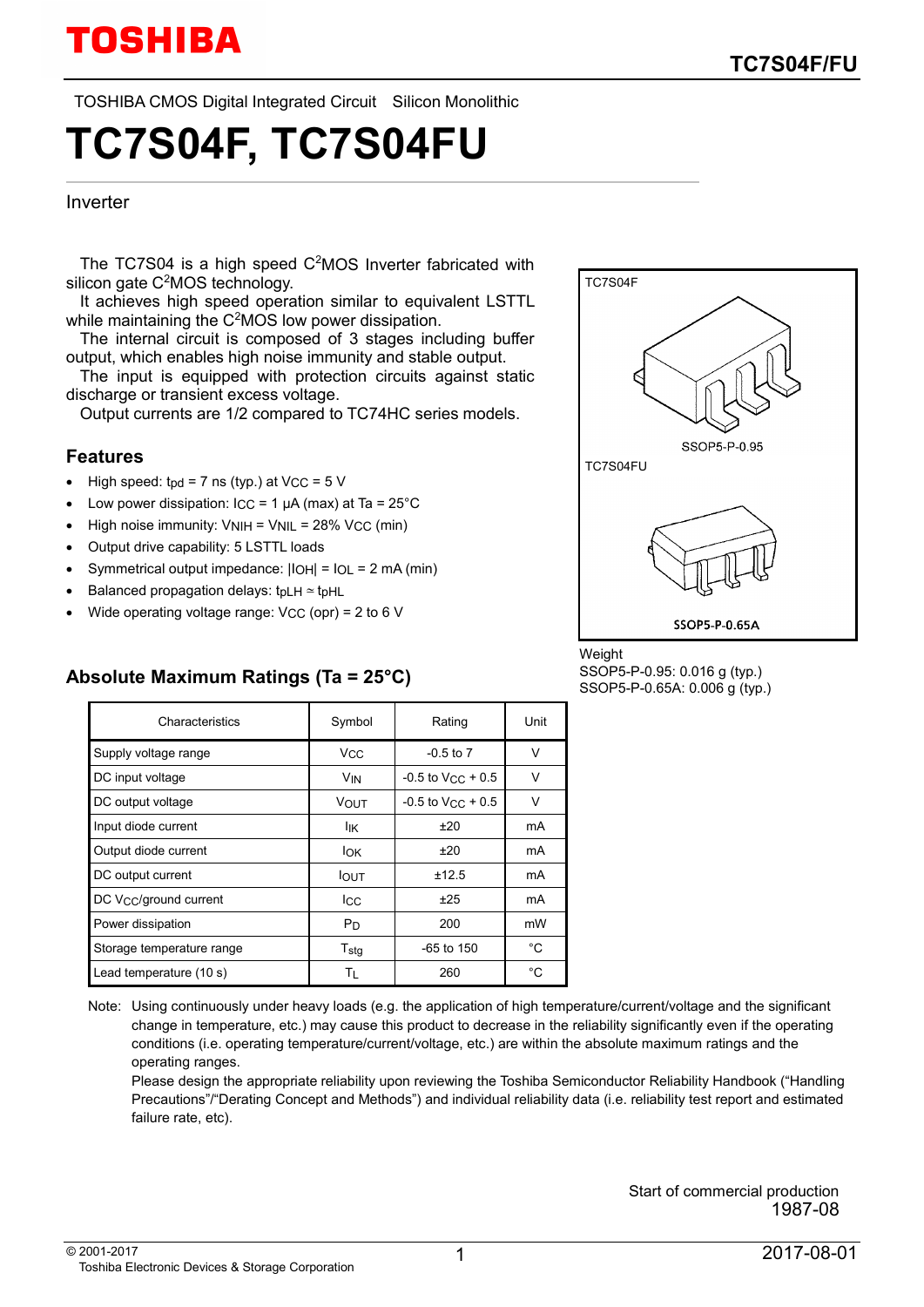# **TOSHIBA**



# **Marking Marking Configuration (top view)**



# Logic Diagram **Truth Table**



| Υ  |
|----|
| H  |
| r. |
|    |

## **Operating Ranges**

| Characteristics             | Symbol                          | Rating                                | Unit |
|-----------------------------|---------------------------------|---------------------------------------|------|
| Supply voltage              | <b>V<sub>CC</sub></b>           | $2$ to 6                              | v    |
| Input voltage               | <b>V<sub>IN</sub></b>           | 0 to V <sub>CC</sub>                  | v    |
| Output voltage              | <b>VOUT</b>                     | 0 to V <sub>CC</sub>                  | v    |
| Operating temperature range | Topr                            | $-40$ to 85                           | °C   |
|                             |                                 | 0 to 1000 (V <sub>CC</sub> = $2.0$ V) |      |
| Input rise and fall time    | t <sub>r</sub> , t <sub>f</sub> | 0 to 500 (V <sub>CC</sub> = 4.5 V)    | ns   |
|                             |                                 | 0 to 400 (V <sub>CC</sub> = $6.0$ V)  |      |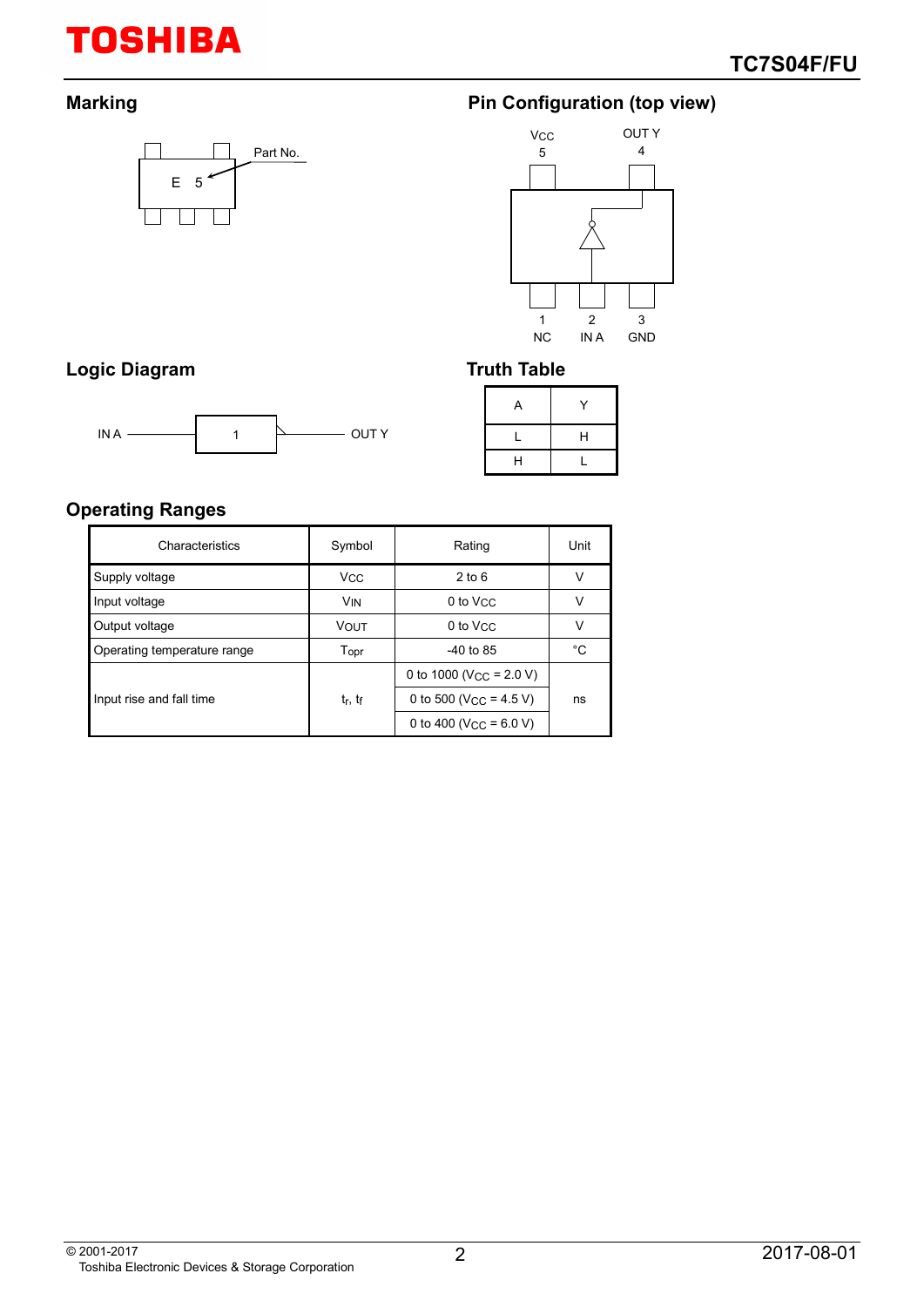### **Electrical Characteristics**

#### **DC Electrical Characteristics**

| Characteristics<br>Symbol                                     |            |            |                            |                    |     | Ta = $25^{\circ}$ C      |                          | $Ta = -40$<br>to 85°C    |                                  |                          |        |
|---------------------------------------------------------------|------------|------------|----------------------------|--------------------|-----|--------------------------|--------------------------|--------------------------|----------------------------------|--------------------------|--------|
|                                                               |            |            | <b>Test Condition</b>      |                    | Min | Typ.                     | Max                      | Min                      | Max                              | Unit                     |        |
|                                                               |            |            |                            |                    | 2.0 | 1.5                      | —                        | $\overline{\phantom{0}}$ | 1.5                              | $\overline{\phantom{0}}$ |        |
|                                                               | High level | VIH        |                            |                    | 4.5 | 3.15                     | —                        | —                        | 3.15                             | —                        |        |
| Input voltage                                                 |            |            |                            |                    | 6.0 | 4.2                      | —                        |                          | 4.2                              | —                        | $\vee$ |
|                                                               |            | $V_{IL}$   |                            |                    | 2.0 | $\overline{\phantom{0}}$ |                          | 0.5                      | $\overbrace{\phantom{12321111}}$ | 0.5                      |        |
|                                                               | Low level  |            |                            |                    | 4.5 | —                        | —                        | 1.35                     | $\overline{\phantom{0}}$         | 1.35                     |        |
|                                                               |            |            |                            |                    | 6.0 | —                        | —                        | 1.8                      | $\overline{\phantom{0}}$         | 1.8                      |        |
| Output<br>voltage                                             | High level | <b>VOH</b> | $V_{IN} = V_{IL}$          | $IOH = -20 \mu A$  | 2.0 | 1.9                      | 2.0                      | $\overline{\phantom{0}}$ | 1.9                              | $\overline{\phantom{0}}$ | $\vee$ |
|                                                               |            |            |                            |                    | 4.5 | 4.4                      | 4.5                      | $\overline{\phantom{0}}$ | 4.4                              | —                        |        |
|                                                               |            |            |                            |                    | 6.0 | 5.9                      | 6.0                      | $\overline{\phantom{0}}$ | 5.9                              |                          |        |
|                                                               |            |            |                            | $IOH = -2 mA$      | 4.5 | 4.18                     | 4.31                     | $\overline{\phantom{0}}$ | 4.13                             | $\overline{\phantom{0}}$ |        |
|                                                               |            |            |                            | $I_{OH} = -2.6$ mA | 6.0 | 5.68                     | 5.80                     | —                        | 5.63                             | —                        |        |
|                                                               | Low level  |            | $V_{IN} = V_{IH}$          | $IOL = 20 \mu A$   | 2.0 | $\overline{\phantom{0}}$ | $\mathbf 0$              | 0.1                      | $\overline{\phantom{0}}$         | 0.1                      |        |
|                                                               |            |            |                            |                    | 4.5 | $\overline{\phantom{0}}$ | 0                        | 0.1                      | —                                | 0.1                      |        |
|                                                               |            | VOL        |                            |                    | 6.0 | $\overline{\phantom{0}}$ | 0                        | 0.1                      | —                                | 0.1                      |        |
|                                                               |            |            |                            | $IOL = 2 mA$       | 4.5 | $\overline{\phantom{0}}$ | 0.17                     | 0.26                     | $\overbrace{\phantom{12321111}}$ | 0.33                     |        |
|                                                               |            |            |                            | $IOL = 2.6 mA$     | 6.0 | $\overline{\phantom{0}}$ | 0.18                     | 0.26                     |                                  | 0.33                     |        |
| Input leakage current                                         |            | <b>IIN</b> | $V_{IN} = V_{CC}$ or $GND$ |                    | 6.0 | $\overline{\phantom{0}}$ | $\overline{\phantom{m}}$ | ±0.1                     | $\overbrace{\phantom{12321111}}$ | ±1.0                     | μA     |
| Quiescent supply current<br>$V_{IN}$ = $V_{CC}$ or GND<br>Icc |            | 6.0        |                            |                    | 1.0 | $\overline{\phantom{0}}$ | 10.0                     | μA                       |                                  |                          |        |

Note: Output currents are 1/2 compared to TC74HC series models.

#### AC Electrical Characteristics ( $C_L$  = 15 pF, input  $t_r$  =  $t_f$  = 6 ns,  $V_{CC}$  = 5 V)

| Characteristics        |                                      |                       | Ta = $25^{\circ}$ C |      |     |      |
|------------------------|--------------------------------------|-----------------------|---------------------|------|-----|------|
|                        | Symbol                               | <b>Test Condition</b> | Min                 | Typ. | Max | Unit |
| Output transition time | ttlh<br><b>THL</b>                   |                       |                     | 5    | 10  | ns   |
| Propagation delay time | t <sub>pLH</sub><br>t <sub>pHL</sub> |                       |                     |      | 15  | ns   |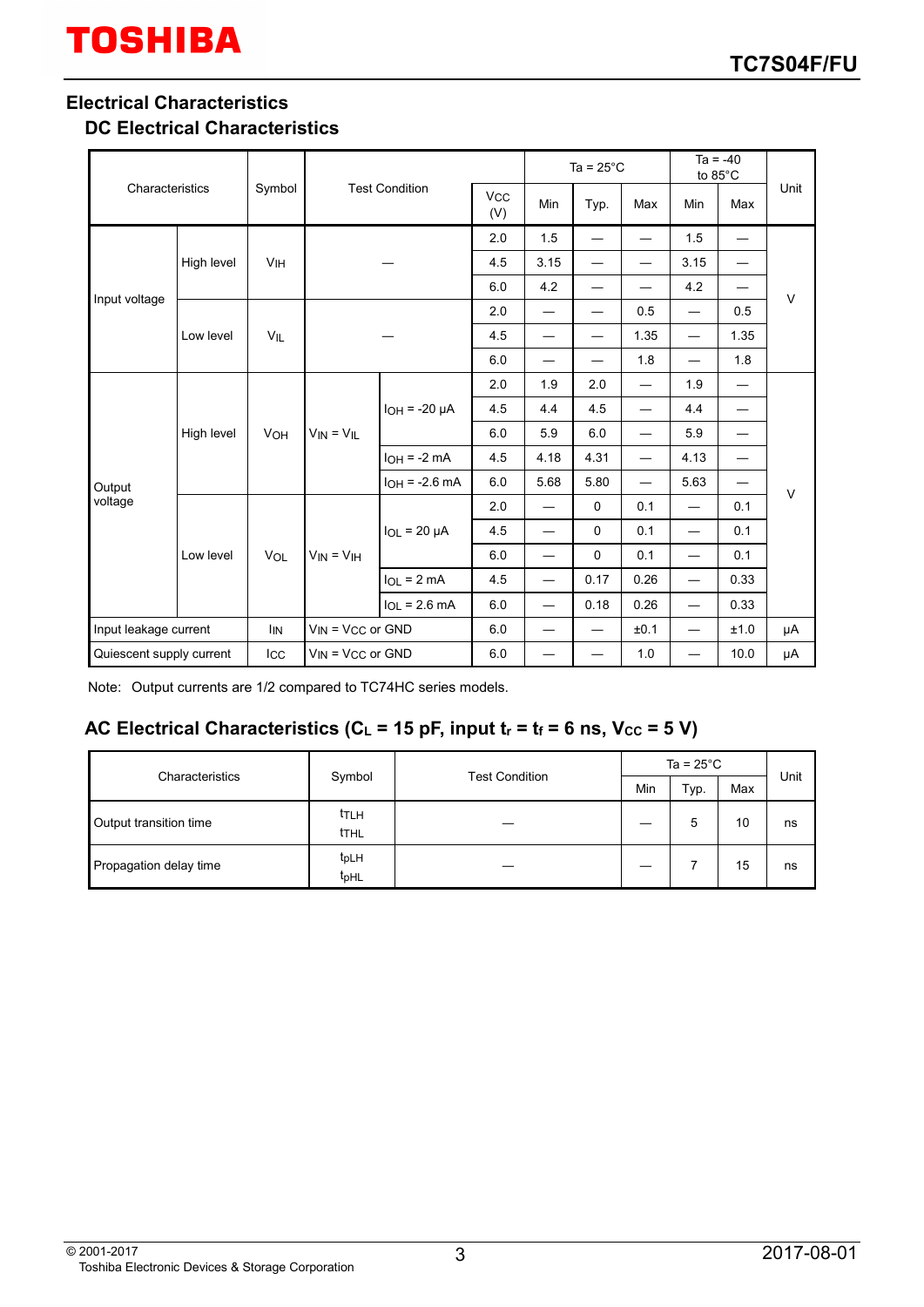### AC Electrical Characteristics ( $C_L$  = 50 pF, input  $t_r$  =  $t_f$  = 6 ns)

|                                  |                                      |                       |                              | Ta = $25^{\circ}$ C |      |     | $Ta = -40$<br>to 85°C |     |      |
|----------------------------------|--------------------------------------|-----------------------|------------------------------|---------------------|------|-----|-----------------------|-----|------|
| Characteristics                  | Symbol                               | <b>Test Condition</b> | <b>V<sub>CC</sub></b><br>(V) | Min                 | Typ. | Max | Min                   | Max | Unit |
| Output transition time           | ttlh<br><b>THL</b>                   |                       | 2.0                          |                     | 50   | 125 |                       | 155 | ns   |
|                                  |                                      |                       | 4.5                          |                     | 14   | 25  |                       | 31  |      |
|                                  |                                      |                       | 6.0                          |                     | 12   | 21  |                       | 26  |      |
| Propagation delay time           | t <sub>pLH</sub><br>t <sub>pHL</sub> |                       | 2.0                          |                     | 48   | 100 |                       | 125 | ns   |
|                                  |                                      |                       | 4.5                          |                     | 12   | 20  |                       | 25  |      |
|                                  |                                      |                       | 6.0                          |                     | 9    | 17  |                       | 21  |      |
| Input capacitance                | $C_{IN}$                             |                       |                              |                     | 5    | 10  |                       | 10  | pF   |
| Power dissipation<br>capacitance | C <sub>PD</sub>                      |                       | (Note 1)                     |                     | 10   |     |                       |     | pF   |

Note 1: CPD defined as the value of internal equivalent capacitance of IC which is calculated from the operating current consumption without load (refer to test circuit).

Average operating current can be obtained by the equation hereunder.  $ICC (opr) = CPD \cdot VCC \cdot fin + ICC$ 

# **Switching Characteristics Test Circuit**





#### **ICC (opr) Test Circuit**



Input waveform is the same as that in case of switching characteristics test.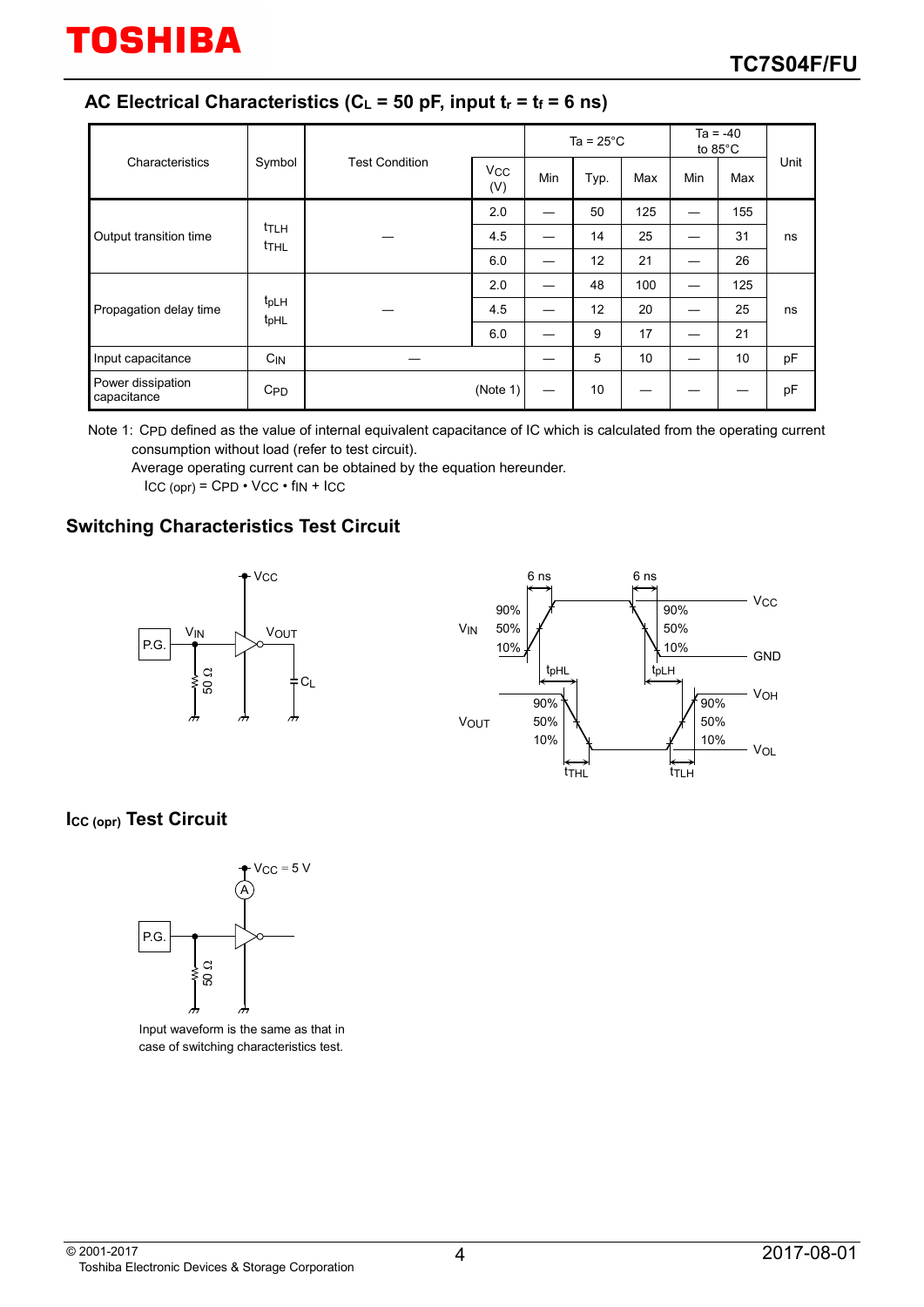# **TOSHIBA**

## **TC7S04F/FU**

#### **Package Dimensions**

SSOP5-P-0.95

Unit: mm





Weight: 0.016 g (typ.)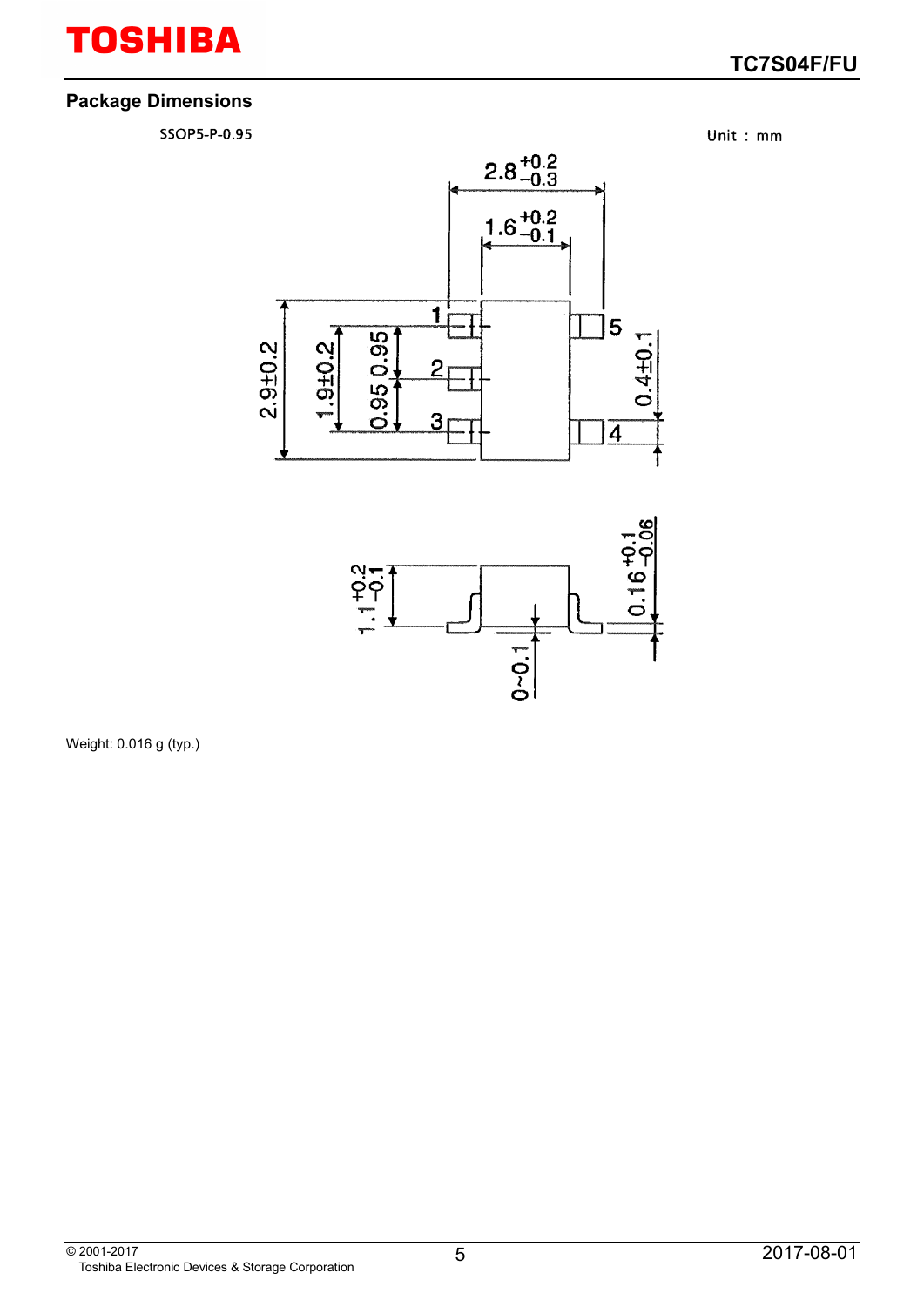# **TOSHIBA**

## **TC7S04F/FU**

#### **Package Dimensions**

SSOP5-P-0.65A

Unit: mm





Weight: 0.006 g (typ.)